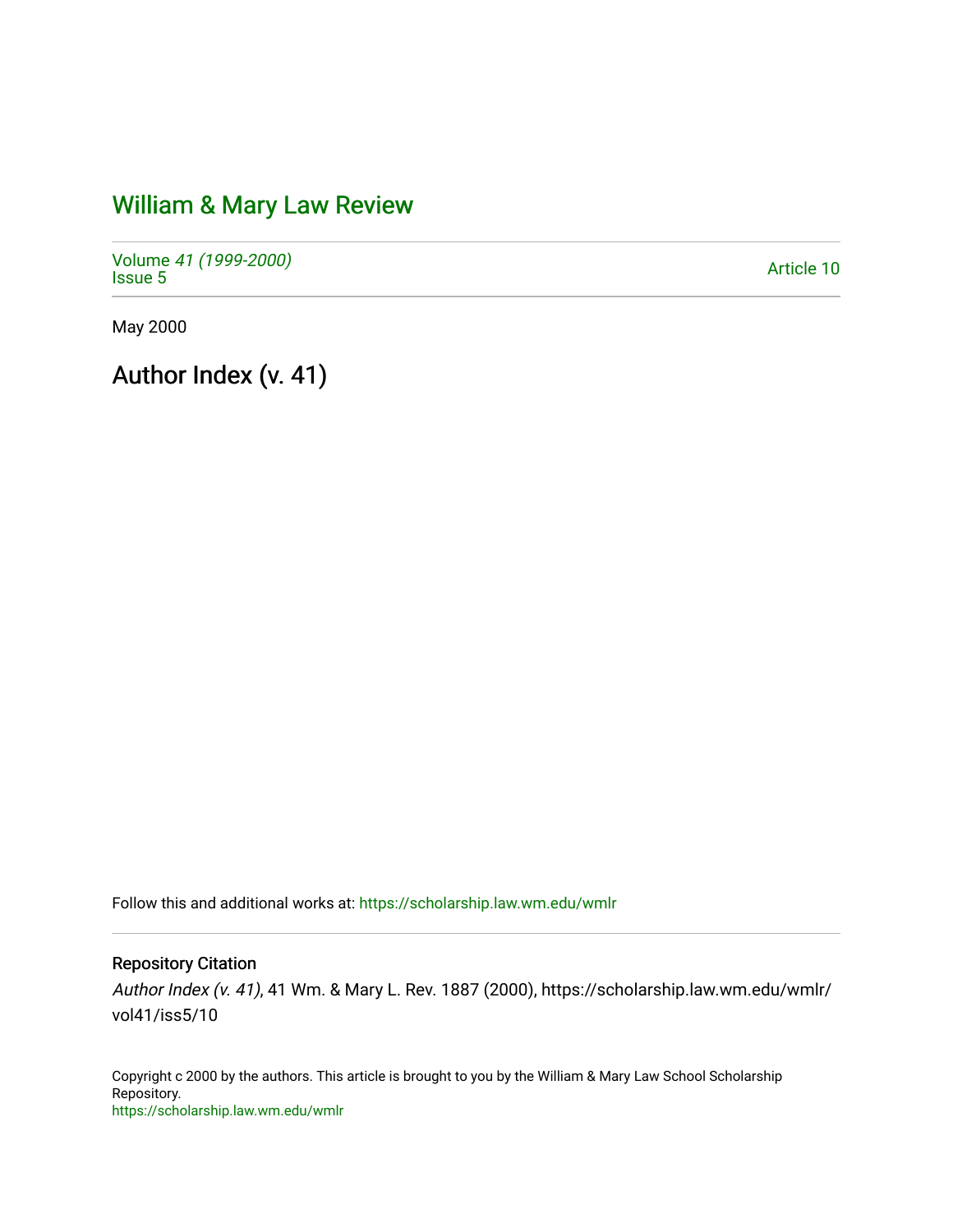# **AUTHOR INDEX**

#### **ADAMS,** Edward **S. &** David **E.** Runkle

The Easy Case for Derivatives Use: Advocating a Corporate Fiduciary Duty to Use Derivatives ........... **595**

#### **AMAR,** Vikram David

The People Made Me Do It: Can the People of the States Instruct and Coerce Their State Legislatures in the Article V Constitutional Amendment **Process?... 1037**

#### **ARONS,** Jessica **I.**

Misconceived Laws: The Irrationality of Parental Involvement Requirements for Contraception ...... **<sup>1093</sup>**

#### **BARTON, R.. Joseph**

Drowning in a Sea of Contract: Application of the Economic Loss Rule to Fraud and Negligent Misrepresentation Claims .............. 1789

#### **BERNSTEIN, David E.**

*Lochner,* Parity, and the Chinese Laundry Cases **..** 211

#### **BREEN, Elizabeth A.**

A One Shot Deal: The National Childhood Vaccine Injury Act **...... 309**

#### **BROWN, Bartram S.**

Humanitarian Intervention at a Crossroads ....... **<sup>1683</sup>**

### **BROWN, Rebecca L.**

The Fragmented Liberty Clause ................ **65**

| <b>BRUBAKER, Ralph</b>             |
|------------------------------------|
| On the Nature of Federal           |
| <b>Bankruptcy Jurisdiction: A</b>  |
| General Statutory and              |
| Constitutional Theory  743         |
| CONOBOY, Heather B.                |
| A Wrong Step in the Right          |
| Direction: The National            |
| Taxpayer Advocate and the          |
| 1998 IRS Restructuring and         |
| Reform Act<br>1401                 |
| <b>CUSHMAN, Barry</b>              |
| Lost Fidelities  95                |
| FARNSWORTH, E. Allan               |
| Promises and Paternalism  385      |
| FLEMING, James E.                  |
| Fidelity, Basic Liberties, and the |
| Specter of Lochner  147            |
| <b>HARRISON, John</b>              |
| The Fiscal Powers and the 1930s:   |
| Entrenchment  295                  |
| HAVEL, Brian F.                    |
| <b>Forensic Constitutional</b>     |
| Interpretation<br>$\ldots$ 1247    |
| <b>HUIGENS, Kyron</b>              |
| The Dead End of Deterrence, and    |
| Beyond  945                        |
| LAPP, David R.                     |
| Admirality and Federalism in the   |
| Wake of Yamaha Motor Corp.,        |
| USA v. Calhoun: Is Yamaha a        |
| Cry by the Judiciary for           |
| Legislative Action in State        |
| Territorial Waters?  677           |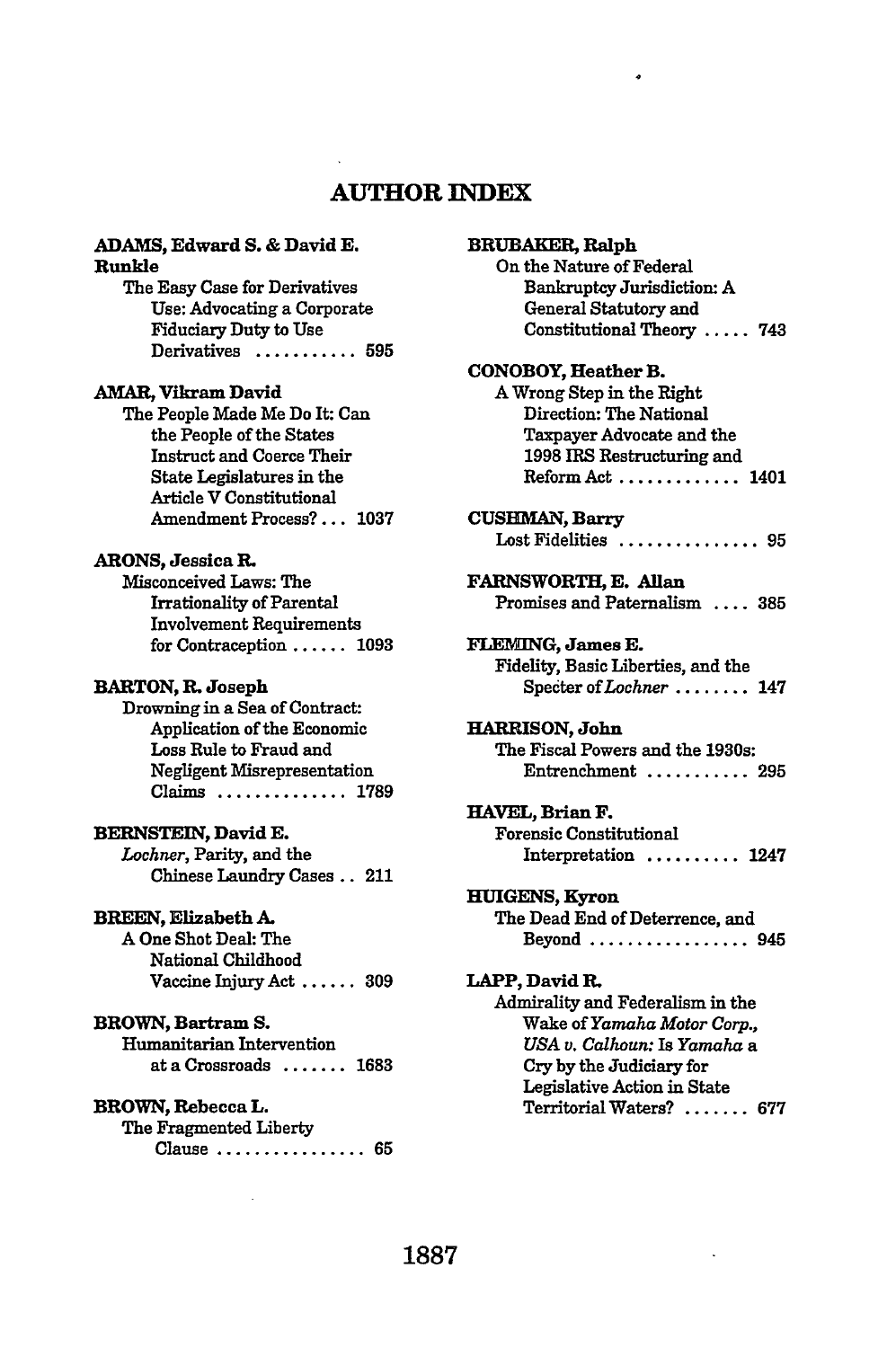## **MALLOY, S. Elizabeth Wilborn &**

**Ronald J. Krotoszynski, Jr.** Recalibrating the Cost of Harm Advocacy: Gettting Beyond *Brandenburg ..........* **<sup>1159</sup>**

#### **MALONE, Linda A.**

Introduction: Seeking Reconciliation of Self-Determination, Territorial Integrity, and Humanitarian Intervention **........... 1677**

#### **MASON, Arnie Bruce**

Implied-in-Fact Contracts Under the Federal Acquisition Regulation: **Why** *PacOrd* Got It Wrong **........... 709**

#### **McGINNIS, John 0.**

The Inevitable Infidelities of Constitutional Translation: The Case of the New Deal **..... 177**

#### **MEESE,** Alan **J.**

Will, Judgment, and Economic Liberty: Mr. Justice Souter and the Mistranslation of the Due Process Clause **........ 3**

#### **MERTUS,** Julie

Reconsidering the Legality of Humanitarian Intervention: Lessons from Kosovo **....** 1743

#### MISNER, Robert L.

**<sup>A</sup>**Strategy for Mercy **....... 1303**

#### **NOAH, Lars**

Interpreting Agency Enabling Acts: Misplaced Metaphors in Administrative **Law...** 1463

| POLICH, Jeffrey J.<br>Judicial Review and the Small<br><b>Business Regulatory</b><br><b>Enforcement Fairness Act: An</b> |
|--------------------------------------------------------------------------------------------------------------------------|
| Early Examination of When<br>and Where Judges Are Using<br>Their Newly Granted Power                                     |
| over Federal Regulatory<br>Agencies  1425                                                                                |
| <b>RAMIREZ, Steven A.</b><br><b>Depoliticizing Financial</b>                                                             |
| Regulation<br>$\ldots 503$                                                                                               |
| <b>SEIDENFELD, Mark</b>                                                                                                  |
| <b>Empowering Stakeholders: Limits</b><br>on Collaboration as the Basis                                                  |
| for Flexible Regulation  411                                                                                             |
|                                                                                                                          |
| SMITH, Sandra L.<br>Fetal Homicide: Woman or Fetus as                                                                    |
| Victim? A Survey of Current<br><b>State Approaches and</b>                                                               |
| <b>Recommendations for Future</b>                                                                                        |
| State Application  1845                                                                                                  |
| <b>SOLIMINE, Michael E. &amp; Christine</b><br><b>Oliver Hines</b>                                                       |
| Deciding to Decide: Class Action                                                                                         |
| Certification and Interlocutory                                                                                          |
| Review by the United States                                                                                              |
| <b>Courts of Appeals Under</b><br>Rule $23(f)$<br>-1531                                                                  |
|                                                                                                                          |
| <b>WELLE, Lawrence Judson</b>                                                                                            |
| Power, Policy, and the Hyde                                                                                              |
| <b>Amendment: Ensuring Sound</b>                                                                                         |
| Judicial Interpretation of the                                                                                           |
| Criminal Attorneys'<br>Fees Law<br>333<br>$\frac{1}{2}$                                                                  |
|                                                                                                                          |
|                                                                                                                          |